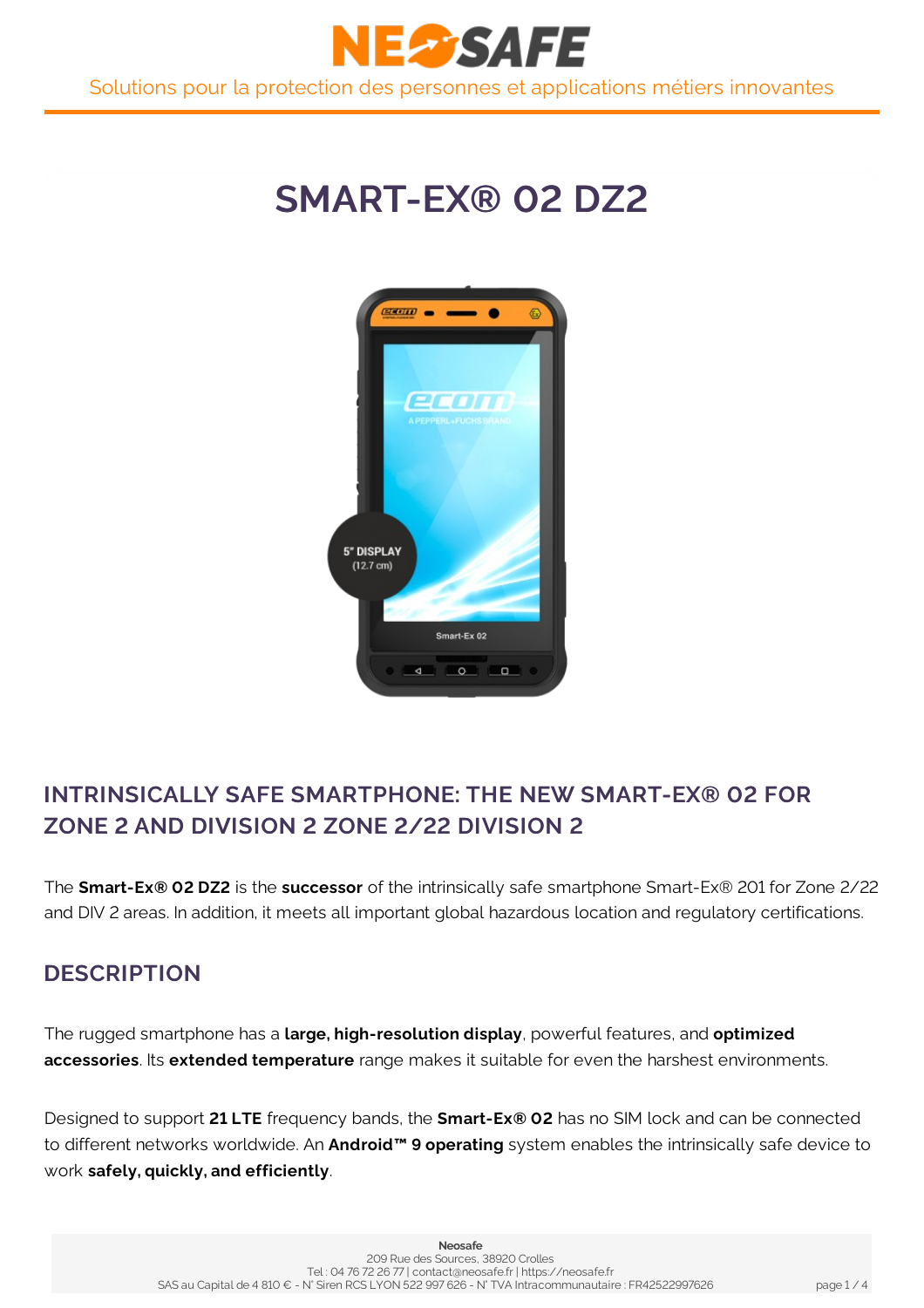The **ergonomic design** and intuitive user interface enhance the user experience, and optimized accessories and peripherals ensure total compatibility with current and future ecom products. With the most powerful **replaceable battery** on market (4400 mAh), longer shifts and 24-hour work coverage are possible.

The **Smart-Ex® 02** also sets new standards when it comes to security. Regular **security updates** prevent unauthorized access to confidential personal and company data.

To ensure unlimited, long-term use of the smartphone, ecom offers a **three-year service level agreement**. Pepperl+Fuchs' global sales and service network provides excellent customer service around the globe. Support from ecom's system engineers and development teams is also available when software requirements change.

## **FEATURES**

- 4G / LTE standard (SIM unlocked)
- Supports Dual-SIM
- Supports 21 LTE bands
- Android™ 9 operating system
- 3 GB RAM, 32 GB ROM
- Up to 128 GB additional memory with microSD
- WiFi Standard 802.11a/b/g/n/ac/e/k/r/h
- WiFi 2.4 Ghz und 5 Ghz support
- **Bluetooth<sup>®</sup>** 4.2 incl. BLE
- GPS / A-GPS / Glonass / Beidou / Galileo / NFC
- 2 cameras: 12 MP camera with autofocus and LED flash + 5 MP camera
- Waterproof magnetic USB 2.0 connection
- Replaceable 4400 mAh battery

## **TECHNICAL DATA**

| ATEX (Europe)    | II 3G Ex ic op is IIC T4 Gc IP64<br>II 3D Ex ic op is IIIC T120°C Dc<br>Ambient temperature: -20 ℃ ≤ Ta ≤ +60 ℃ |
|------------------|-----------------------------------------------------------------------------------------------------------------|
| OPERATING SYSTEM | Android <sup><math>M \leq 9.0</math></sup>                                                                      |
| <b>PROCESSOR</b> | Qualcomm Snapdragon 450 platform                                                                                |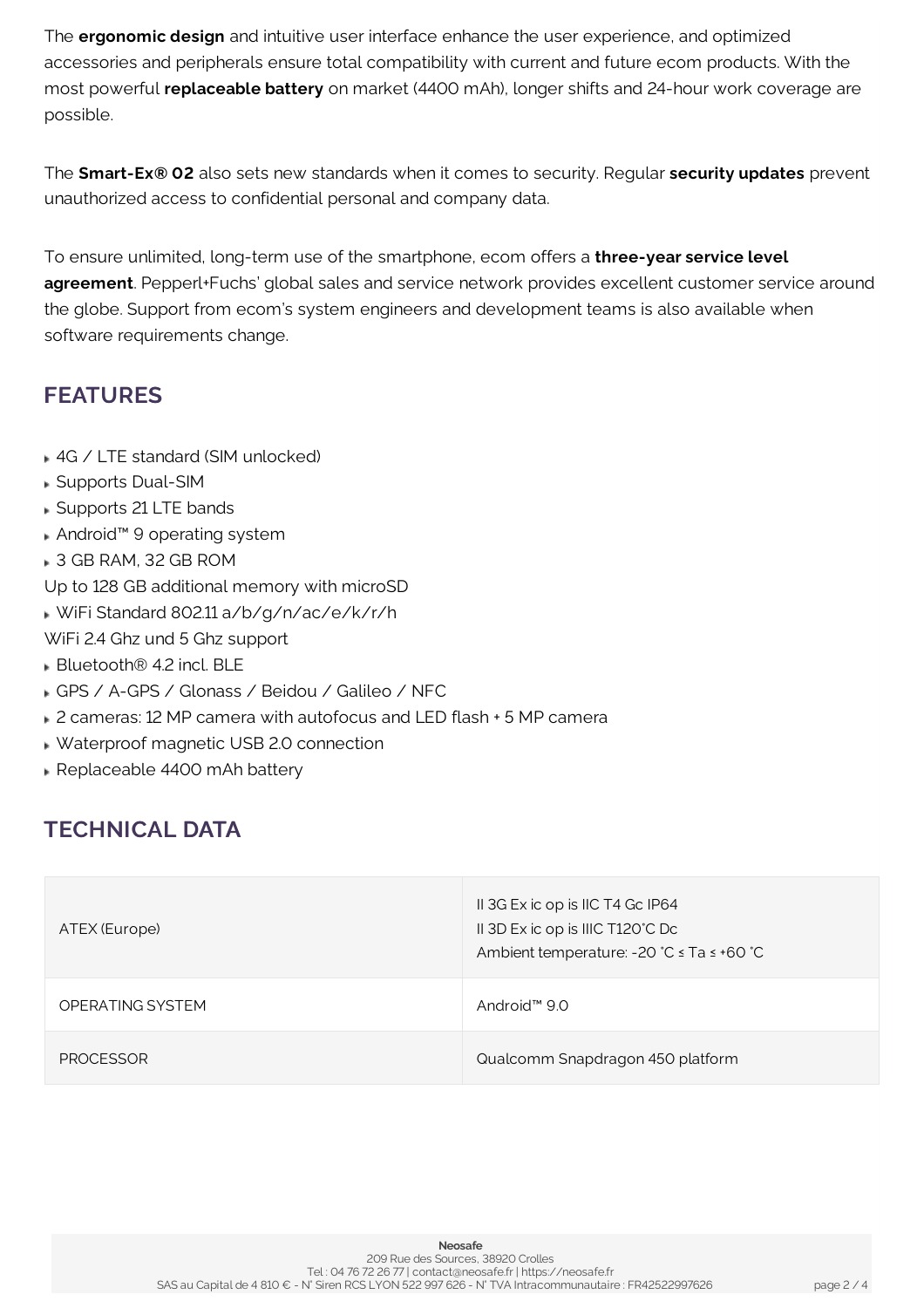| <b>BAND</b>         | Cellular frequency bands:<br>4G LTE FDD: B1, B2, B3, B4, B5, B7, B8, B11, B12, B13,<br>B20, B21, B25, B26, B28, B66, B71<br>4G LTE TDD: B38, B39, B40, B41<br>3G UMTS: 850 / 900 / 1700 / 1900 / 2100 MHz<br>2G GSM: 850 / 900 / 1800 / 1900 MHz               |
|---------------------|----------------------------------------------------------------------------------------------------------------------------------------------------------------------------------------------------------------------------------------------------------------|
| <b>MEMORY</b>       | 3 GB RAM, 32 GB ROM                                                                                                                                                                                                                                            |
| <b>USER MEMORY</b>  | SD card up to 128 GB                                                                                                                                                                                                                                           |
| <b>DISPLAY</b>      | 12.7 cm (5.0 inch) extreme shock and scratch resistant<br>Gorilla® Glass with glove touch and wet mode                                                                                                                                                         |
| <b>PORTS</b>        | 3.5 mm jack connection with special ecom mounting<br>solution<br>7-pins water-proof magnetic USB 2.0 connector                                                                                                                                                 |
| <b>DIMENSIONS</b>   | 163 x 82 x 22 mm                                                                                                                                                                                                                                               |
| <b>WEIGHT</b>       | approx. 380 g                                                                                                                                                                                                                                                  |
| <b>CONNECTIVITY</b> | 4G / LTE -standard (SIM unlocked); LTE Dual SIM; Nano<br><b>SIM</b><br>WiFi 2.4 Ghz and 5 Ghz support<br>WiFi standards 802.11 a/b/g/n/ac/e/k/r/h<br>Bluetooth® 4.2 incl. BLE (Bluetooth Low Energy)<br>GPS / A-GPS / Glonass / Beidou / Galileo<br><b>NFC</b> |
| <b>CAMERA</b>       | 12 MP rear with autofocus and LED flash with flashlight<br>function / 5 MP front (optional)                                                                                                                                                                    |
| <b>BATTERY</b>      | Replaceable Li-Ion Battery pack with 3.7 V / 4400 mAh<br>/16.28 Wh                                                                                                                                                                                             |
| PROTECTION CLASS    | IP68, MIL-STD-810G                                                                                                                                                                                                                                             |
| <b>APPLICATIONS</b> | Google Play Store certified                                                                                                                                                                                                                                    |
| <b>EMAIL CLIENT</b> | EAS, Gmail, POP3, IMAP                                                                                                                                                                                                                                         |
| AMBIENT TEMPERATURE | -20 °C  +60 °C (certification pending)                                                                                                                                                                                                                         |